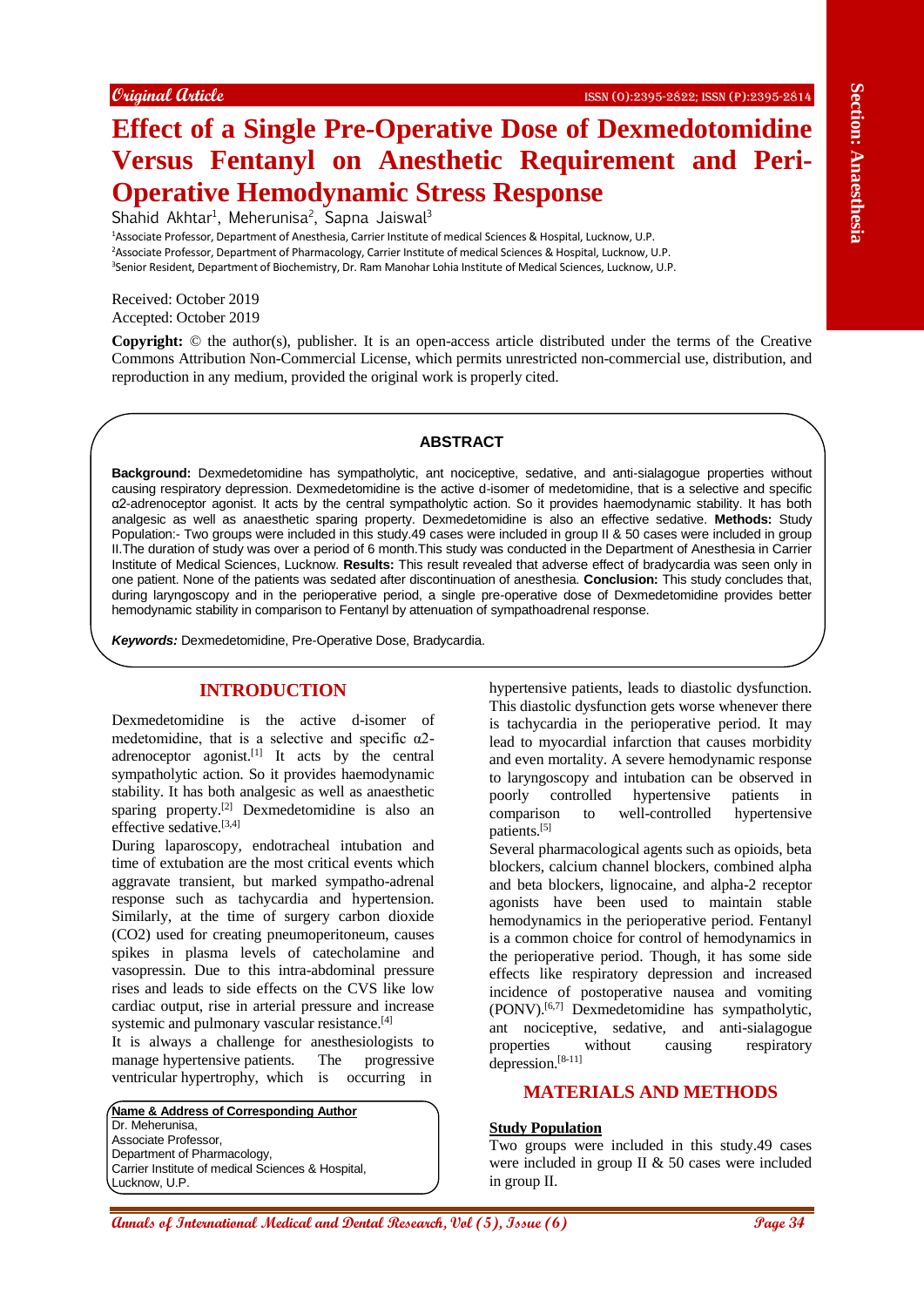## **Akhtar et al; Hemodynamic Stress Response**

## **Study duration**

The duration of study was over a period of 6 month.

#### **Study Area**

This study was conducted in the Department of Anesthesia in Carrier Institute of Medical Sciences, Lucknow.

# **Data collection**

After approval by institutional ethical committee and taking written informed consent, 99 patients of either sex, between age Group of 18 – 60 years, ASA Grade I and Grade II, scheduled for surgery under general anesthesia were randomly selected and included in this study. Thourough preoperative examination, basic laboratory investigations like complete haemogram, blood sugar, renal function test, ECG and CHEST X-RAY were carried out. All patients were confirmed for nil by mouth status and were premedicated with injection Glycopyrrolate 5- 10 μg/kg i.m. 30 minutes before induction of anesthesia. Pre-operative vitals and BISvalues were noted in the operation room before giving the study drug and considered as baseline. Patients were randomly divided into 2 Groups.Group1- Received Inj. Dexmedetomidine 1 μg/Kg 10 and Group 2- Received Inj. Fentanyl 2 μg/kg 10 minutes before induction.

**Analysis of International Medical and Dental Anti- The section of Dental Research (Dental Anti- 1992) and Control and Dental Research (Dental Anti- 1993) and Control and Dental Research (Dental Research) and The Section** In both the Groups general anesthesia was administered after preoxygenation for 3 minutes with Inj. Sodium Thiopentone (2.5%) 4- 6 mg/kg to produce loss of eyelash reflex followed by Inj. Succinylcholine 1.5-2 mg/kg. Patients were ventilated with 100% O 2 and on achieving complete relaxation intubation was done with appropriate sized cuff portex endotracheal tube. Anesthesia was maintained in both the Groups with O (66%), N O (33%), Isoflurane, 2 2 Inj. Vecuronium 0.1 mg/kg as initial dose and 0.02 mg/kg as maintenance dose, and ventilation was continued with IPPV (intermittent positive pressure ventilation). Pulse, blood pressure Spo and BIS value were recorded before 2 induction, during laryngoscopy, every 1 minute upto 5 minutes after intubation and then every 10 minutes till extubation.Volatile anesthetics were titrated to maintain BIS value between 40-60, ideal for surgical plane of anesthesia.Patients were reversed with injection Glycopyrrolate (0.008mg/kg) and injection Neostigmine (0.05mg/kg) intravenously at the end of the surgery. Duration of surgery, duration of anesthesia, total dosage of Vecuronium (mg) was recorded. Total dosage of Isoflurane (ml/hr) was measured by using EHRENWORTH AND EISENKRAFT formula. (3 x FGF x Volume %) Post-operative vitals, Ramsay sedation score and Visual Aaxnalouge Score for pain were recorded. Patients were observed for adverse effects like nausea, vomiting, bradycardia, and hypotension.

#### **Data analysis**

Data were analysed by using Microsoft excel & Statistics.

# **RESULTS**

In this study we were included 99 total number of population. All the cases were divided in two groups. Group I contains 50.5% population & 49.5% cases were included in group II. In this study 18-60 years age group were included, which showed in [Table 2]. Among all cases we found that, 34% male in group I & 66% were female. While In group II 67.3% were female & 32% male. The duration of surgery & Volume (ml/hr) of Isoflurane usage were showing in [Table 5 & 6]. This result revealed that adverse effect of bradycardia was seen only in one patient. None of the patients was sedated after discontinuation of anesthesia.

| Table 1: Distribution of cases according to groups |            |       |  |  |  |
|----------------------------------------------------|------------|-------|--|--|--|
| <b>Groups</b>                                      | Percentage |       |  |  |  |
| Group I                                            | 50         | 50.5% |  |  |  |
| Group II                                           | 49         | 49.5% |  |  |  |
| Total                                              | 99         | 100%  |  |  |  |



**Figure 1: This chart showing Distribution of cases according to groups**

|        | Table 2: Distribution of cases according to Age $\&$ |  |  |  |
|--------|------------------------------------------------------|--|--|--|
| weight |                                                      |  |  |  |

|        | <b>Group I</b>  | <b>Group II</b>   | P value |
|--------|-----------------|-------------------|---------|
| Age    | $33.18 \pm 9.8$ | $36.84 \pm 11.38$ |         |
| Weight | $58.4 \pm 7.63$ | $54.69 \pm 8.8$   | >0.05   |

**Table 3: Distribution of cases according to gender**

| <b>Groups</b> | Male    | <b>Female</b> | <b>Total</b> |
|---------------|---------|---------------|--------------|
| Group I       | 17(34%) | 33(66%)       | 50           |
| Group II      | 16(32%) | 33(67.3%)     | 49           |

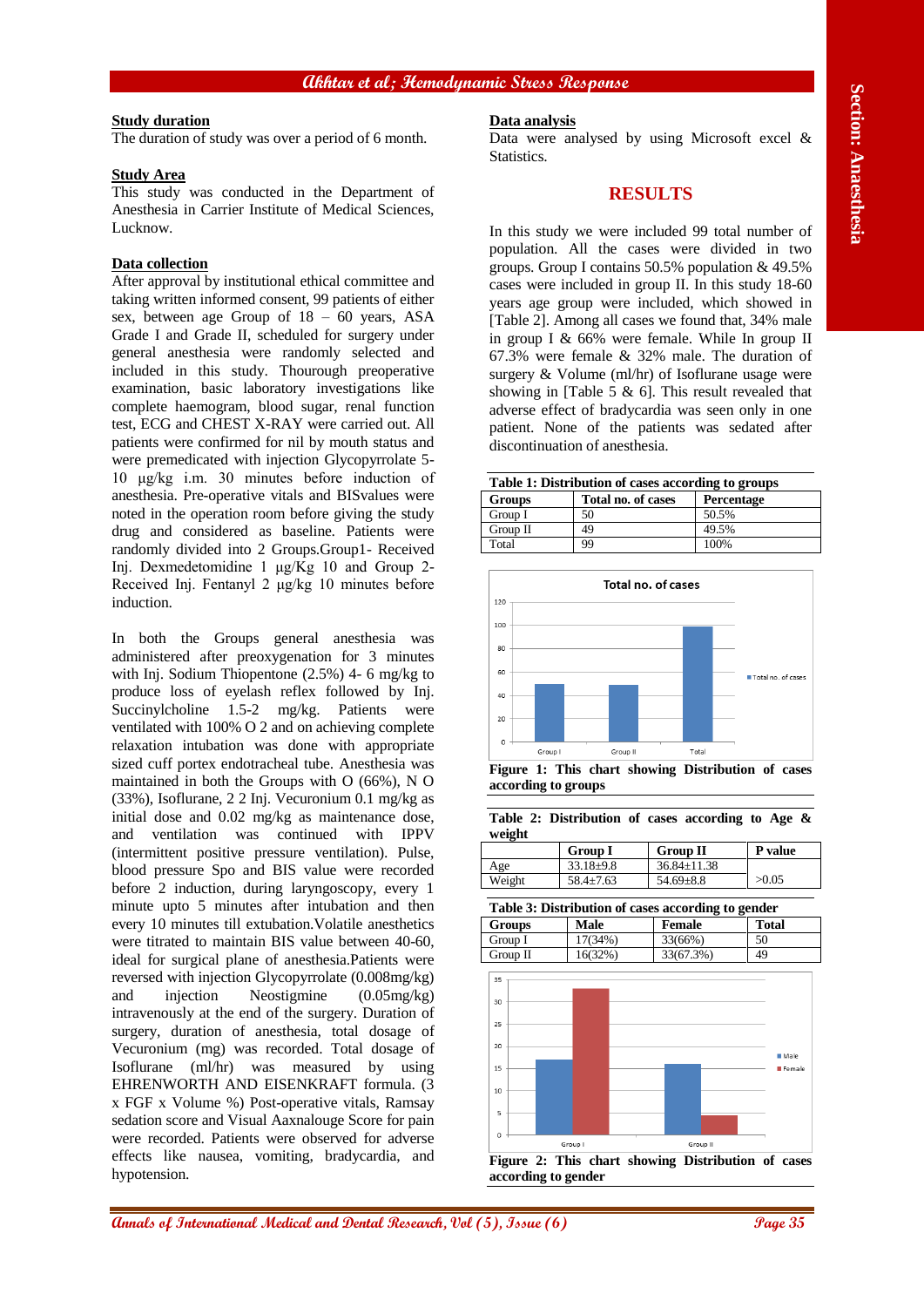# **Akhtar et al; Hemodynamic Stress Response**

**Table 4: Distribution of cases according to duration of surgery**

| of<br><b>Duration</b> | <b>Group I</b> | <b>Group II</b> | P value |
|-----------------------|----------------|-----------------|---------|
| surgery               |                |                 |         |
| Mean                  | 109            | 101.63          | >0.05   |
| SD                    | 20.4           | 21.3            |         |

**Table 5: Distribution of cases according to Volume (ml/hr) of Isoflurane usage**

| Groups   | <b>MEAN±SD</b>  | P value |
|----------|-----------------|---------|
| Group I  | $7.41 \pm 1.34$ | >0.05   |
| Group II | $14.25 + 2.43$  |         |

**Table 6: Distribution of cases according to adverse effect**

| <b>Adverse effect</b> | No. of patient |                 |  |
|-----------------------|----------------|-----------------|--|
|                       | <b>Group I</b> | <b>Group II</b> |  |
| Nausea/Vomiting       |                |                 |  |
| Shivering             |                |                 |  |
| Hypotension           |                |                 |  |
| <b>Bradycardia</b>    |                |                 |  |

# **DISCUSSION**

**Take E Distribution** of one state and proposed in the state of International Medical and Dental Annals of International Control in the state of International Control in the state of International Control in the state of In modern anesthesia practice, it is very essential to know the series of physiological changes (stress response), that occur during and after laryngoscopy. Under anesthesia stress response has been universally recognized phenomenon (J. Zargar et al, 2002). Stress response is accompanied by an increased stimulation of sympathetic efferent tracks, resulting in adrenergic response. It leads to release of catecholamines in the circulation, that can cause severe hypertension, tachycardia, cardiac arrhythmias, myocardial ischemia, left ventricular dysfunction and rupture of cerebral aneurysm in susceptible individuals.<sup>[1]</sup> Direct laryngoscopy and intubation are toxic stimuli. It can provoke stress response in the cardiovascular, respiratory and other physiological system. The magnitude of the response is greater with increasing force and duration of laryngoscopy. After intubation, the response reaches its maximum level within 1 min and ends in 5-10 min.[13] To prevent rise in blood pressure, it is important to limit the time for laryngoscopy.

The present study was undertaken to assess and compare the effects of Dexmedetomidine and Fentanyl on laryngoscopic stress response and hemodynamic stability during general anesthesia. In 1997, C.J. Lawrence et al did a double-blind placebo controlled study to investigate the effect of a single pre-induction intravenous dose of Dexmedetomidine 2 μg/kg on anesthetic requirement and peri-operative hemodynamic stability. They found that laryngoscopy and tracheal intubation caused 0 and 31 mm of Hg increase in the mean systolic blood pressure, 1 and 26 mm of Hg increase in the mean diastolic blood pressure and 13 and 29 beats/minutes increase in the mean heart rate in Dexmedetomidine and Placebo Groups, respectively. These two Groups were compared during first 51 minutes after tracheal intubation. During this period, mean systolic blood

pressure, diastolic blood pressure and heart rate were significantly lower in the Dexmedetomidine Group in comparison to placebo Group (P<0.001). One minute after postextubation the mean systolic blood pressure and heart rate were significantly lower in the Dexmedetomidine Group as compared to its counterpart. $(P<0.001)$ . In the post anesthesia care unit, over a three hour period, the mean systolic blood pressure, diastolic blood pressure and heart rate were significantly low in Dexmedetomidine Group.(P<0.001) Dexmedetomidine has sedative and analgesic property via central actions in the locus coeruleus and in the dorsal horn of the spinal cord.<sup>[5]</sup>

Dexmedetomidine has also been used in normal adult as well as in patients having coronary heart disease. It provides hemodynamic stability perioperatively.

Fentanyl produces analgesia, sedation and in large doses unconsciousness and anesthesia by virtue of its agonist effect on opioid receptor. These receptors are located in thalamus, hypothalamus, reticular system and gamma neurons. It prevents release of substance-P along with pain pathway and release dopamine and acetylcholine in central nervous system. High dose of opioids dull the neuroendocrine stress response to surgery.[21,22]

It was inferred that, Dexmedetomidine an α agonist agent, when used 2 as a pre-induction drug, reduces stress response to laryngoscopy and tracheal intubation, therefore reduces heart rate and blood pressure perioperatively. Fentanyl, an opioid agonist agent, however increases the heart rate & blood pressure during laryngoscopy and tracheal intubation nonetheless it was significant when compared with the baseline value of that Group. When compare to the baseline value, the rise in mean heart rate was maximum upto 23% in Group 2(Fentanyl) and mean systolic blood pressure was 8% and mean diastolic pressure was 1.51% but the rise was not significant when compare with the control group of the other studies where the rise in mean heart rate was approximately 29%, mean systolic blood pressure was 21% and mean diastolic blood pressure was 46%.

Therefore, it was inferred that Fentanyl can also help to reduce laryngoscopic stress response, as the rise in hemodynamics after laryngoscopy and intubation was within the normal limits of heart rate and blood pressure. Thus it may be recommended in patients' with cardiovascular instability, ischemic heart disease and hypertension.

## **CONCLUSION**

The finding of the present study can be concluded as follows:-

1) During laryngoscopy and in the perioperative period, a single pre-operative dose of Dexmedetomidine provides better hemodynamic stability in comparison